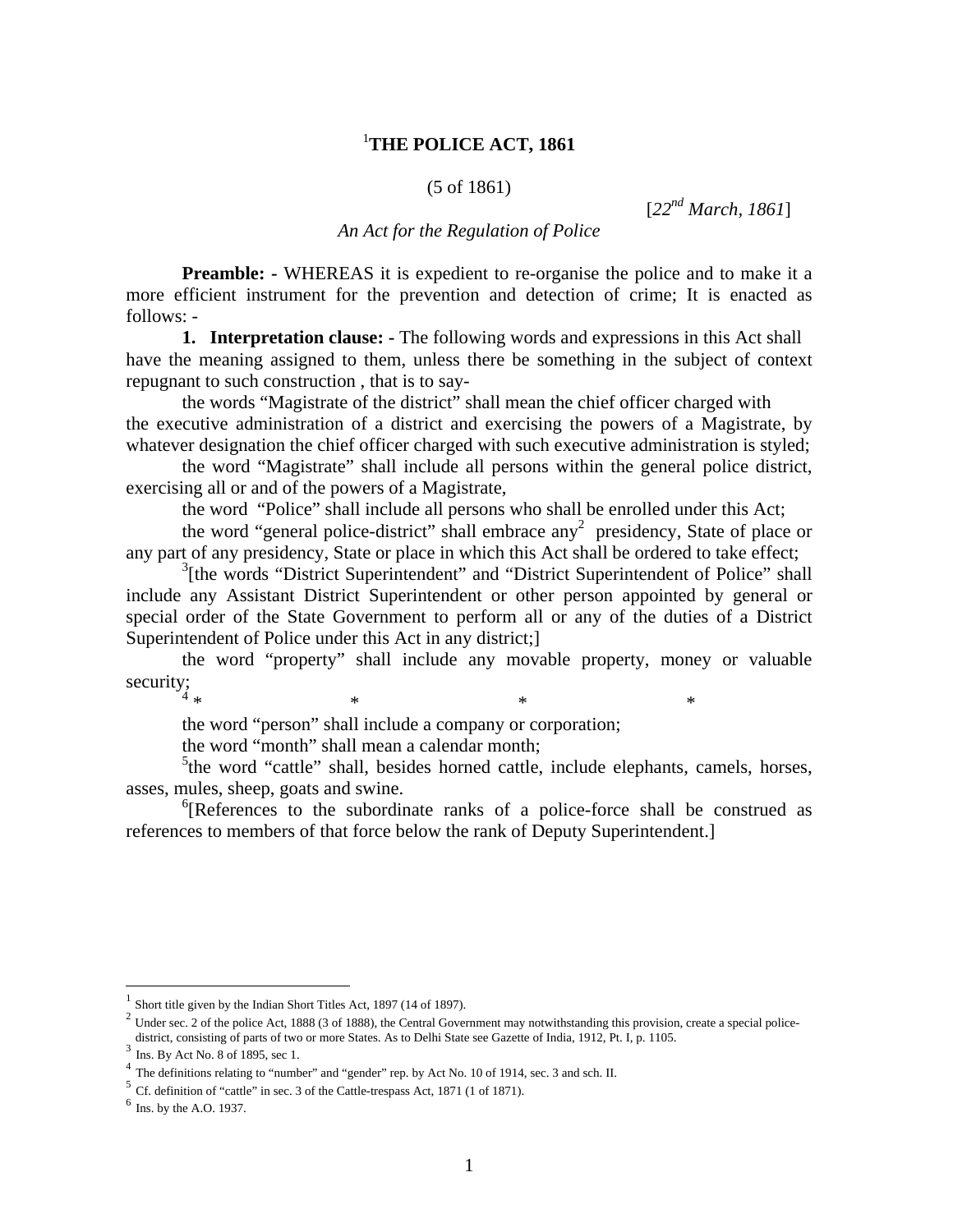#### **COMMENTS**

The statute has to be constructed with reference to the context and other clauses of the Act to make it consistent with it; *Anil Kumar Sawhney v. Gulshan Rai,* (1993)3 Crimes 1064 (SC).

<sup>1</sup>2. Constitution of the force:- The entire police-establishment under a State Government shall, for the purposes of this Act, be deemed to be one<sup>2</sup> police-force and shall be formally enrolled; and shall consist of such number of officers and men, and shall be constituted in such manner,  $3***$  as shall from time to time be ordered by the State Government.<sup>4</sup>

 $<sup>5</sup>$ [ Subject to the provisions of this Act, the pay and all other conditions of service of</sup> members of the subordinate ranks of any police-force shall be such as may be determined by the State Government.]

#### **COMMENTS**

The entire police-establishment under a State Government is deemed to be one police-force.

**3. Superintendence in the State Government:-** The superintendence of the police throughout a general police-district shall vest in and  $4***$  shall be exercised by the State Government to which such district is subordinate, and except as authorized under the provisions of this Act, no person, officer of Court shall be empowered by the State Government to  $6***$  supersede or control any police functionary.

## **COMMENTS**

The superintendence of the police has to be exercised by the State Government.

**4. Inspector-General of Police, etc.:-** <sup>7</sup>The administration of the police through-out a general police-district shall be vested in an officer to be styled the Inspector-General of Police, and in such Deputy Inspectors-General and Assistant Inspector-General, as the State Government shall deem fit.

 The administration of the police throughout the local jurisdiction of the Magistrate of the district shall, under the general control and direction of such Magistrate, be vested in a District Superintendent and such Assistant District Superintendents as the State Government shall consider necessary.  $\begin{array}{ccccccc}\n8 & & & &\ast & & &\ast & & &\ast \\
& \ast & & & & \ast & & & \ast & & &\ast \\
& & & & & & & & \ast & & &\ast\n\end{array}$ 

Section. 2, so far as it is related to the provinces under the administration of the Lieutenant- Governor of Bengal, rep. by the Bengal Police Act, 1869 (Ben. No. 7 of 1869).

<sup>&</sup>lt;sup>2</sup> *See* note to sec. 8, *infra*, as to enrolment of the police force in certain places.

<sup>&</sup>lt;sup>3</sup> The words "and the members of such force shall receive such pay" omitted by the A.O. 1937.

<sup>4</sup> Certain words omitted by the A.O. 1937.

 $^5$  Ins. by A.O. 1937.

<sup>6</sup> The words "appoint" omitted by the A.O. 1937.

 $<sup>7</sup>$  In the town an suburbs of Calcutta, the administration of the Police vests in the "Commissioner of Police", see sec. 3 of the Calcutta</sup> Police Act, 1866 (Ben. No. 4 of 1866).

<sup>8</sup> Certain words omitted by the A.O. 1937.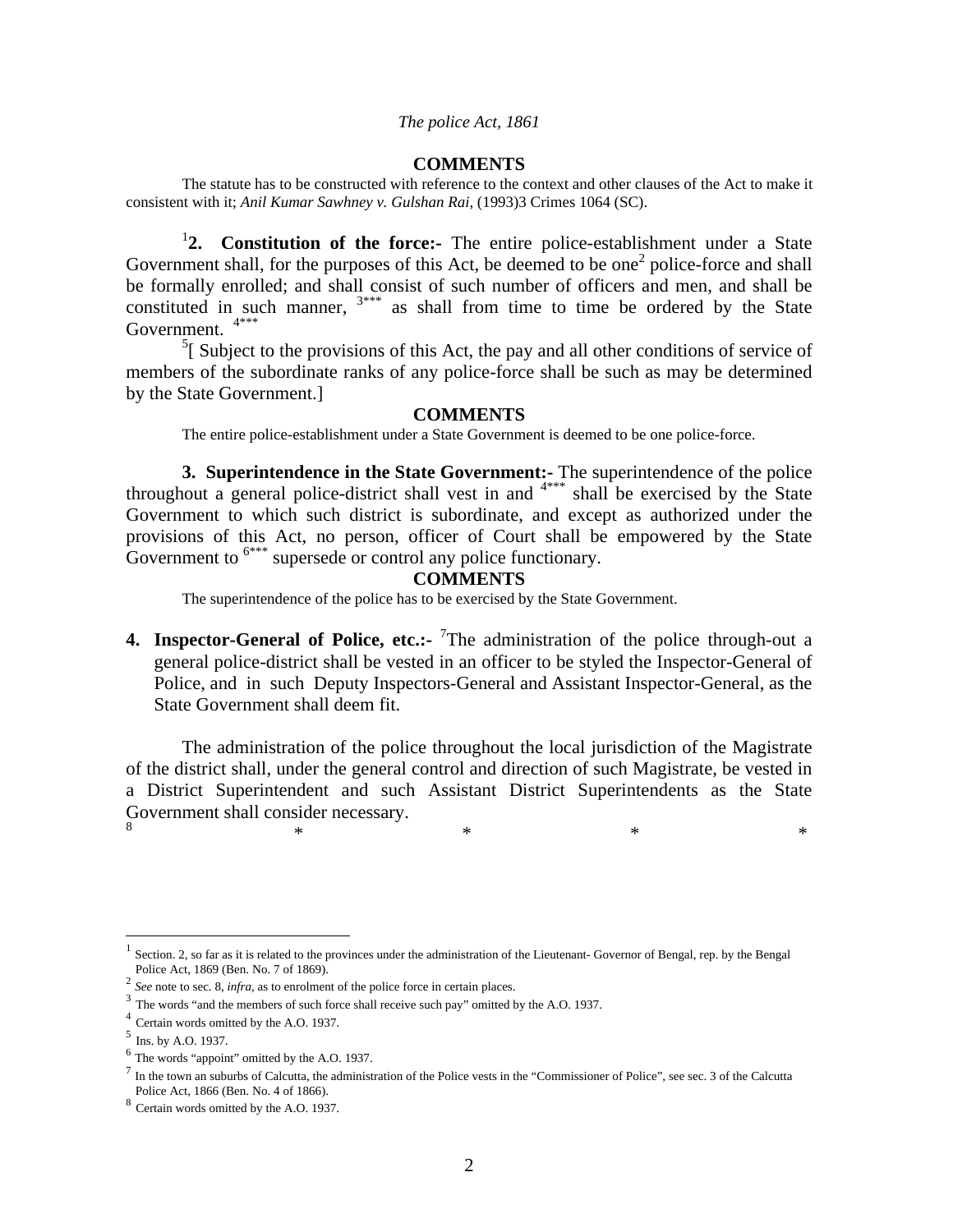#### **COMMENTS**

 The administration of the police vests in the Inspector-General of Police in the hierarchy of Deputy Inspectors-General, Assistant Inspectors – General, Superintendents, etc.

5. **Powers of Inspector-General- Exercise of Powers:-** The Inspector-General of Police shall have the full powers of a Magistrate throughout the general police-district but shall exercise those powers subject to such limitation as may, from time to time, be imposed by the State Government.

## **COMMENTS**

The State Government may impose any limitation on the powers of the Inspector-General of Police.

*6.* **Magisterial powers of police officers:-** [*Rep. by the Code of Criminal Procedure, 1882 (10 of 1882), sec. 2 and Sch. 1(b)].* 

7. **Appointment, dismissal, etc. of inferior officers:** <sup>1</sup>[<sup>2</sup>[Subject to the provisions of article 311 of the Constitution, and to such rules] as the State Government may, from time to time, make under this Act, the Inspector-General, Deputy Inspectors-General, Assistant Inspectors-General and District Superintendents of Police may at any time dismiss, suspend or reduce any police-officer of the subordinate ranks] whom they shall think remiss or negligent in the discharge of his duty, or unfit for the same;  $\frac{3}{2}$  [or may award anyone of the following punishments to any police-officer  ${}^{4}$  [of the subordinate ranks] who shall discharge his duty in a careless or negligent manner, or who by any act of his own, shall render himself unfit for the discharge thereof, namely:-

- (a) fine of any amount not exceeding one month's pay;
- (b) confinement to quarters for a term not exceeding fifteen days with or without punishment-drill, extra guard, fatigue or other duty;
- (c) deprivation of good-conduct pay;
- (d) removal from any office of distinction or special emolument  $\vert$ <sup>5</sup>

## **COMMENTS**

Appointment, dismissal, etc. of any police-officer of the subordinate ranks such as inspector. subinspector, Assistant sub-inspector and Constable, etc. are governed by the rules made under article 311 of the Constitution of India.

Subs. by the A.O. 1937, for certain words.

<sup>&</sup>lt;sup>2</sup> Subs. by the A.O. 1950 (as amended by C.O. 29), for "subject to such rules".

 $3$  Subs. by Act No.8 of 1895, sec. 2 for certain words.

 $<sup>4</sup>$  Ins. by the A.O. 1937.</sup>

<sup>5</sup> For cl: (e), applicable to certain areas in the U.P., *see* U.P. Act No.2 of 1944.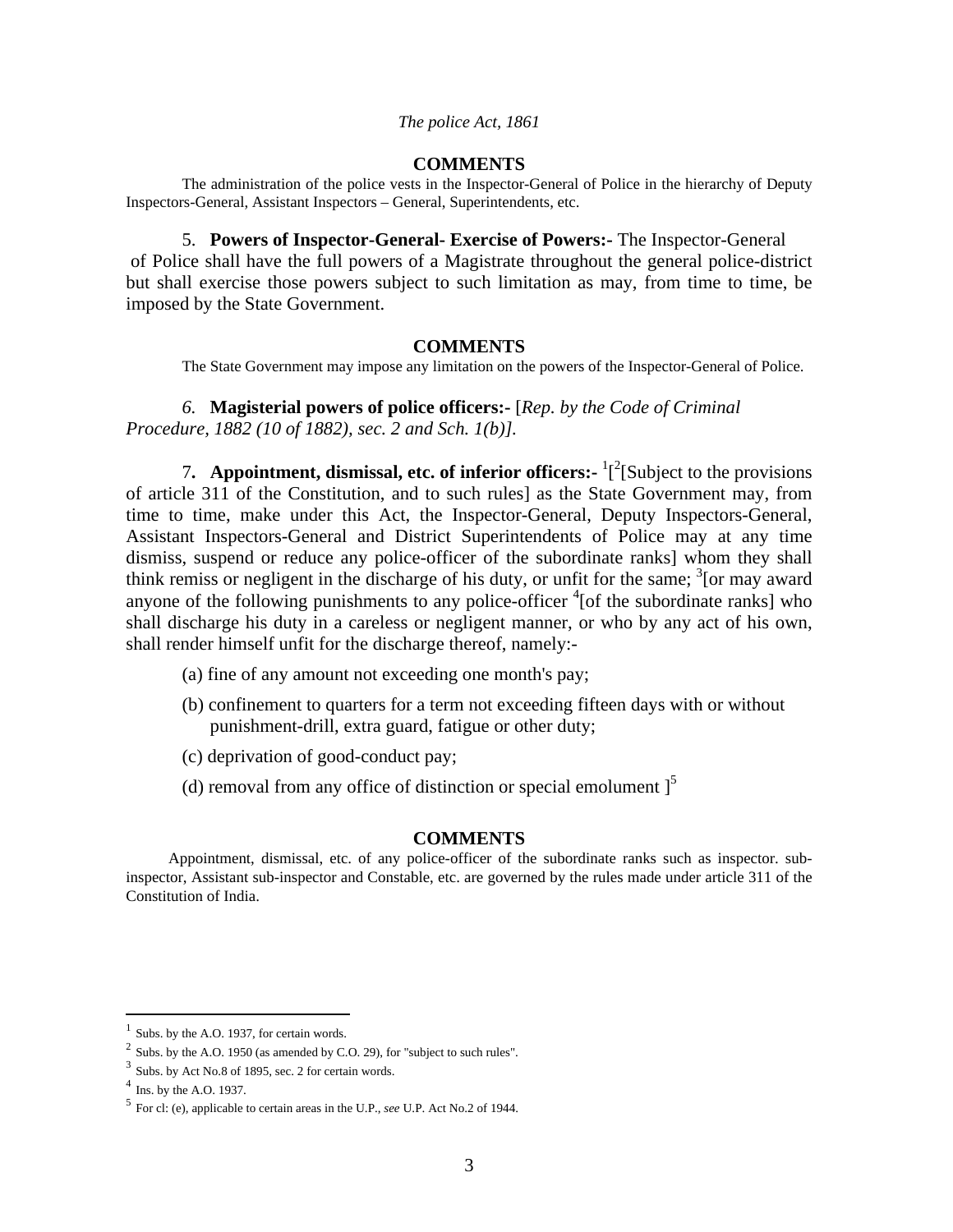**8. Certificates to police officers:** <sup>1</sup>Every police-officer <sup>2</sup>[appointed to the policeforce, other than an officer mentioned in section 4] shall receive on his appointment, a certificate in the form annexed to this Act, under the seal of the Inspector-General or such other officer as the Inspector-General shall appoint, by virtue of which the person holding such certificate shall be vested with the powers, functions, and privileges of a police- officer.

**Surrender of Certificate:-** <sup>3</sup>[Such certificate shall cease to have effect whenever the person named in it ceases for any reason, to be a police-officer, and on his ceasing to be such an officer, shall be forthwith surrendered by him to any officer empowered to receive the same.

A police-officer shall not, by reason of being suspended from office, cease to be a police-officer. During the term of such suspension, the powers, functions and privileges vested in him as a police-officer shall be in abeyance, but he shall continue subject to the same responsibilities, discipline and penalties and to the same authorities, as if he had not been suspended.]

## **COMMENTS**

A certificate shall he given to every police-officer on his appointment.

#### *The Police Act, 1861*

**9. Police-officers not to resign without leave or two months' notice:-** No policeofficer shall be at liberty to withdraw himself from the duties of his office unless expressly allowed to do so by the District Superintendent or by some other officer authorized to grant such permission, or without the leave of the District Superintendent, to resign his office,

 $\overline{a}$ 

- (a) the Andaman and Nicobar Islands, *see* the Andaman and Nicobar Islands Military
	- Police (Disbandment) Regulation, 1946 (3 of 1946);
	- (b) Assam, *see* the Assam Rifles Act. 1941 (5 of 1941);
- (c) Bengal *see* the Eastern Frontier Rifles (Bengal Battalion) Act. 1920 (Ben. No. 2 of 1920);
- (2) the Punjab Frontier Police-officers, *see* the Punjab Frontier Police-officers Regulation, 1893 (7 of 1893)
- (3) the Calcutta and Suburban Police, *see* the Calcutta Police Act, 1866 (Ben. No. 4 of 1866) and the Calcutta Suburban Police Act*,* 1866 (Ben. No. 2 of I866);
- (4) the police establishment in municipal areas in the U.P., *see* the Municipalities Act, 1916 (U.P. No. 2 of 1916);
- (5) the Police establishment in municipal areas in the Punjab, s*ee* the Punjab Municipal Act, 1911 (Pun. No.3 of 1911); .
- (6) the Rural Police in the Santha1 Parganas, *see* the Santhal Parganas Rural Police Regulation, 1910 (4 of 1910);
- (7) the Rural police in Chhotta Nagpur *see* the Chhotta Nagpur Rural Police Act, 1914 (B.& O.No. l of 1914);

(9) the Delhi Special Police Establishment. *see* the Delhi Special Police Establishment Act. 1946 (25 of 1946);

<sup>&</sup>lt;sup>1</sup> As to enrolment, maintenance and discipline of-

 <sup>(1)</sup> the Military Police-force employed in-

 <sup>(8)</sup> the U.P. Special Armed Constabulary, *see* the U.P. Special Armed Constabulary Act, 1942 (U.P. No.5 of 1942);

 <sup>(10)</sup> Delhi Police. *see* Delhi Police Act. 1978 (34 of 1978) 2 Subs. by the A.O. 1937 for "so appointed".

<sup>3</sup> Subs. by Act No. 8 of 1895, sec. 3, for the original second paragraph.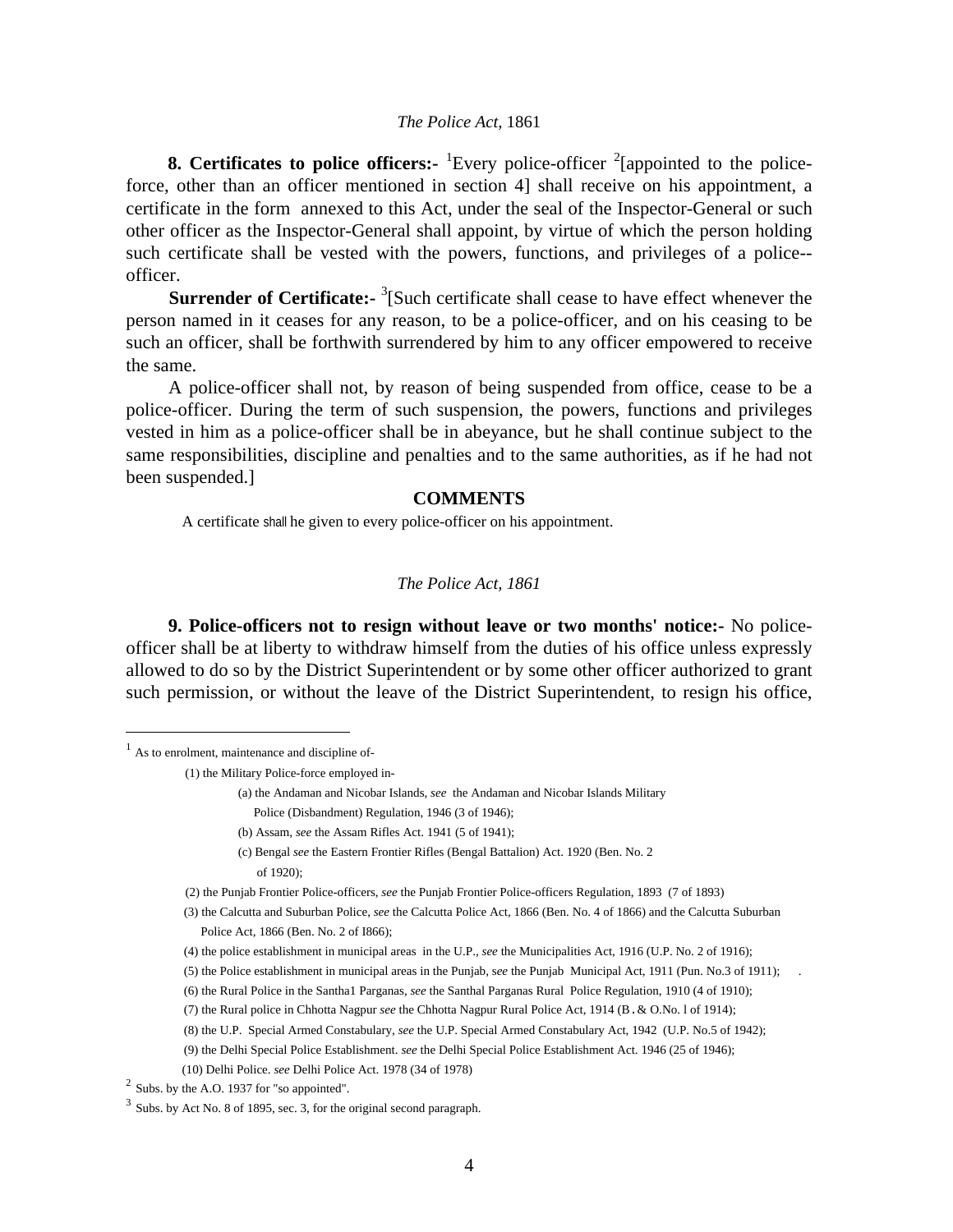unless he shall have given to his superior officer notice in writing, for a period of not "less than two months, of his intention to resign.

## **COMMENTS**

No police-officer shall be at liberty:-

(a) to withdraw himself from the duties of his office;

(b) to resign his office without giving, at least, 2 months' notice of his intention to resign.

**10. Police-officers not to engage in other employment:-** No police-officer shall engage in an employment or office whatever other than his duties under this Act, unless expressly permitted to do so in writing by the Inspector-General. .

#### **COMMENTS**

No police officer shall engage in an employment or office, other than his duties, without the permission of the Inspector-General.

**11. Police superannuation fund:-** *[Rep. by the Repealing Act,* 1874 (16 *of* 1874), *sec*.*1 and Sch. Pt. I ].* 

**12. Power of Inspector-General to make rules:-** The Inspector-General of Police may, from time to time, subject to the approval of the State Government, frame such orders and rules as he shall deem expedient relative to the organisation, classification and distribution of the police-force, the places at which the members of the force shall reside, and the particular services to be formed by them; their inspection, the description of arms, accoutrements and other necessaries to be furnished to them; the collecting and communicating by them of intelligence and information, and all such other orders and rules relative to the police-force as the Inspector-General shall, from lime to lime, deem expedient for preventing abuse or neglect of duty, and for rendering such force efficient in the discharge of its duties.

#### **COMMENTS**

Subject to the approval of the State Government, the Inspector - General may frame rules and orders relative to the organisation, classification and distribution of the police-force as also other matters.

**13. Additional police-officers employed at cost of individuals:-**It shall be lawful for the Inspector-General of Police or any Deputy Inspector- General or Assistant Inspector-General, or for the District Superintendent, subject to the general direction of the Magistrate of the district, on the application of any person showing the necessity thereof, to depute any additional number of police-officers to keep the peace at any place within the general police-district and for such time as shall he deemed proper. Such force shall he exclusively under the orders of the District Superintendent and shall be at the charge of the person making the application: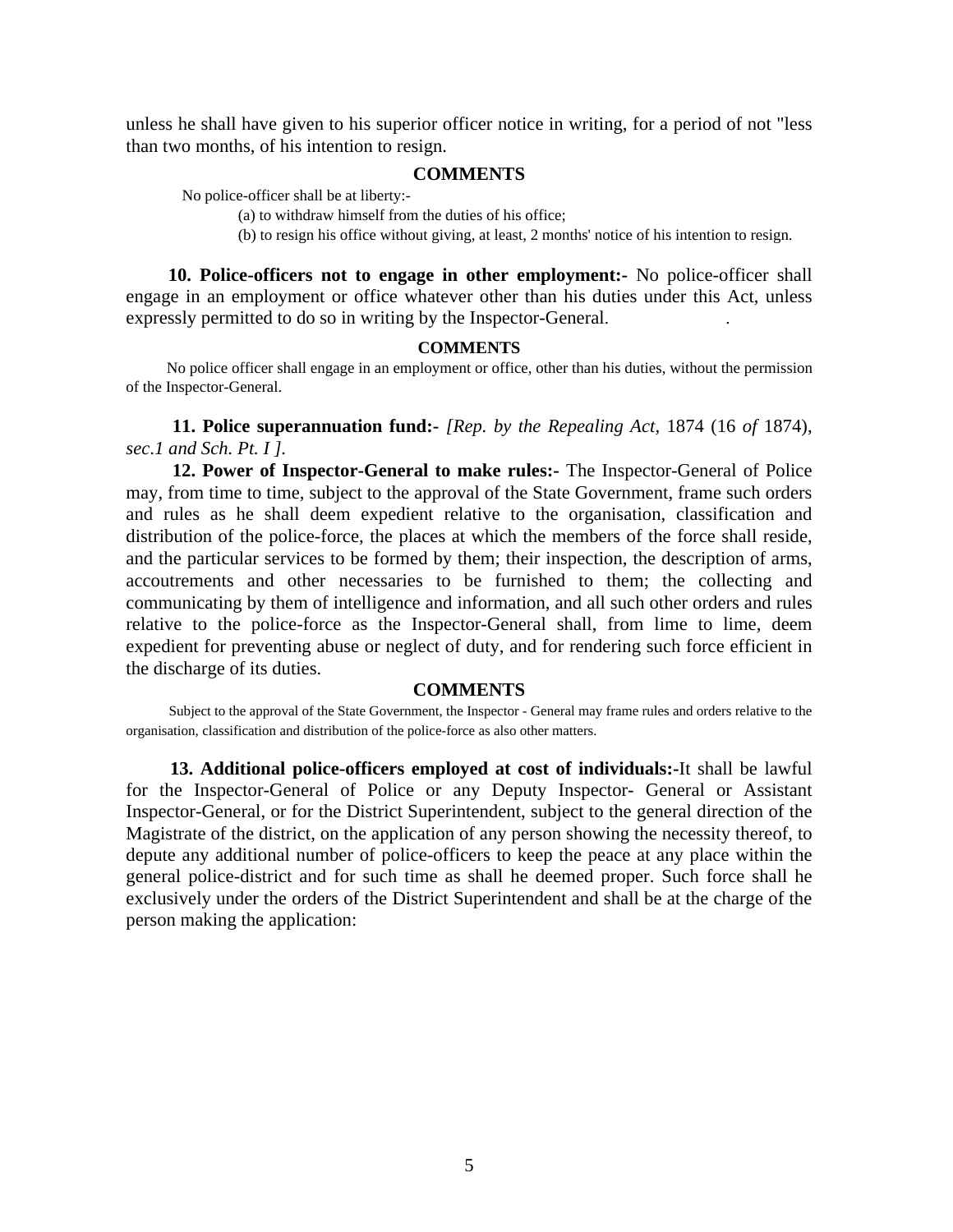Provided that it shall be lawful for the person on whose application such deputation shall have been made, on giving one month's notice in writing to the Inspector-General, Deputy Inspector-General or Assistant Inspector-General, or to the District Superintendent to require that the police-officers so deputed shall be withdrawn; and such person shall be relieved from the charge of such additional force from the expiration of such notice.

#### **COMMENTS**

On the application of any person showing the necessity thereof, the superintendent may employ or depute any additional number of police-officers to keep the peace at a specified place, at the charge of the applicant.

**14. Appointment of additional force in the neighbourhood of railway and other works:-** Whenever any railway, canal or other public work, or any manufactory or commercial concern, shall be carried on or be in operation in any part of the country and it shall appear to the Inspector-General that the employment of an additional police force in such place is rendered necessary by the behaviour or reasonable apprehension of the behaviour of the persons employed upon such work, manufactory or concern, it shall be lawful for the Inspector-General, with the consent of the State Government, to depute such additional force to such place, and to employ the same so long as such necessity shall continue, and to make orders, from time to time, upon the person having the control or custody of the funds used in carrying on such work, manufactory or concern, for the payment of the extra force so rendered necessary, and such person shall, thereupon, cause payment to be made accordingly.

#### **COMMENTS**

Tile Inspector-General may, with the consent of the State Government, employ or depute an additional force in the neighbourhood of any railway, canal or other public work, or any manufactory or commercial concern at the charge of the person having the control or custody of the funds used in carrying on such work, etc.

## 1 [**15. Quartering of additional police in disturbed or dangerous districts:-**

 (1) It shall be lawful for the State Government, by proclamation to be notified in the Official Gazette, and in such other manner as the State Government shall direct, to declare that any area subject to its authority has been found to be in a disturbed or dangerous state, or that, from the conduct of the inhabitants of such area or of any class or section of them, it is expedient to increase the number of police.

(2) It shall, thereupon, be lawful for the Inspector-General of Police, or other officer authorised by the State Government in this behalf, with the sanction of the State Government, to employ any police-force in addition to the ordinary fixed complement, to be quartered in the area specified in such proclamation as aforesaid.

(3) Subject to the provisions of sub-section (5) of this section, the cost of such additional police-force shall be home by the inhabitants of such area described in the proclamation.

 $1$  Subs. by Act No.8 of 1895, sec. 4, for the original section.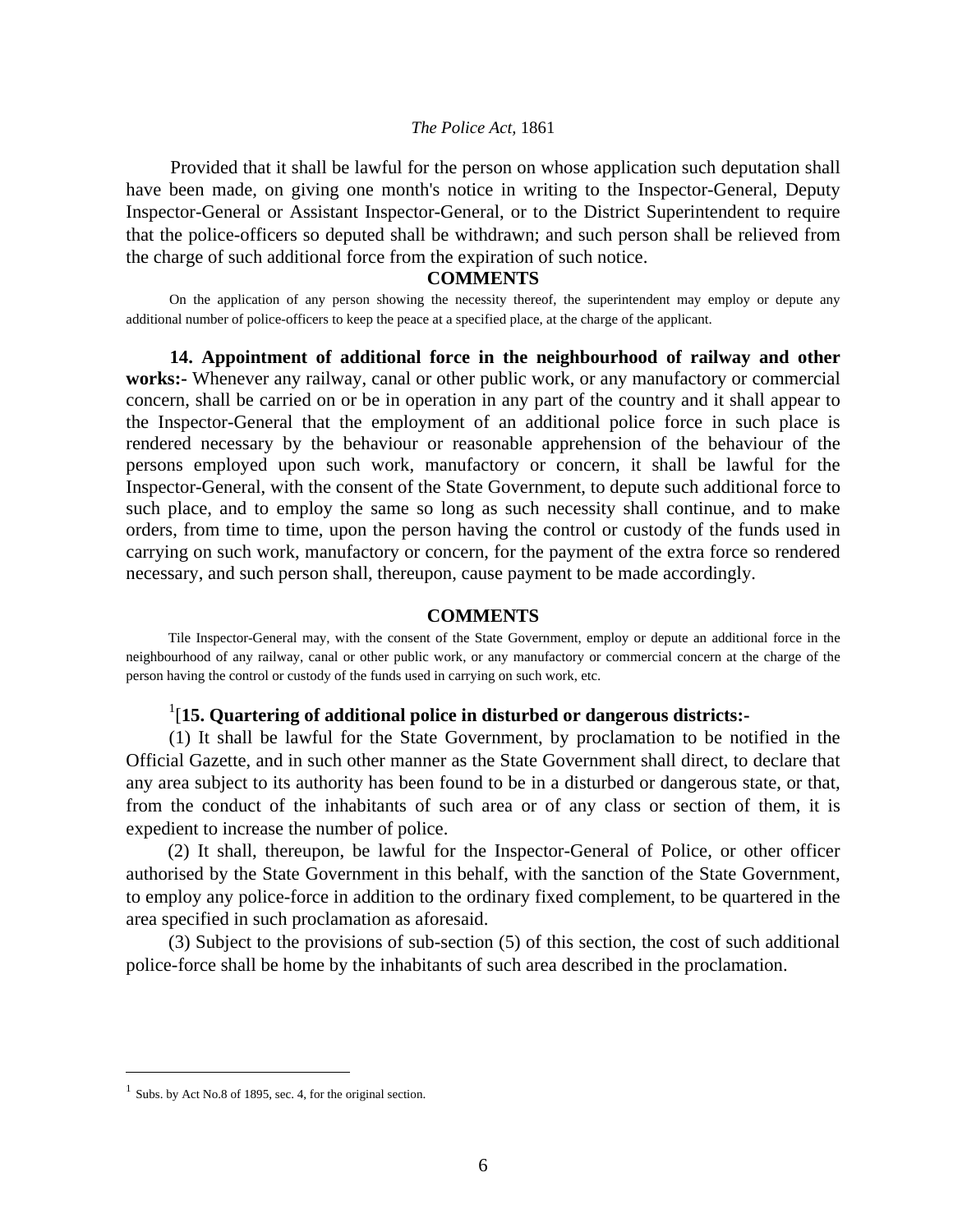(4) The Magistrate of the district, after such enquiry as he may deem necessary, shall apportion such cost among the inhabitants who are, as aforesaid, liable to bear the same and who shall not have been exempted under the next succeeding sub-section. Such apportionment shall be made according to the Magistrate's judgment of the respective means within such area of such inhabitants.

 (5) It shall be lawful for the State Government, by order, to exempt any persons or class or section of such inhabitants from liability to bear any portion of such cost.

 (6) Every proclamation issued under sub-section (1) of this section shall state the period for which it is to remain in force, but it may be withdrawn at any time or continued from time to time for a further period or periods as the State Government may, in each case, think fit to direct.

*Explanation:* For the purposes of this section, "inhabitants" shall include persons who themselves or by their agents or servants, occupy or hold land or other immovable property within such area; and landlords who themselves or by their agents or servants, collect rents direct from *raiyats* or occupiers in such area, notwithstanding that they do not actually reside therein.]

## **COMMENTS**

 The State Government may declare any area to be a disturbed or dangerous district and thereafter increase the number of police.

The proclamation may be withdrawn at any time or continued for a further period or periods.

1 [**15A. Awarding compensation to sufferers from misconduct of inhabitants or persons interested in land:-** (1) If, in any area in regard to which any proclamation notified under the last preceding section is in force, death or grievous hurt, or loss of, or damage to, property has been caused by or has ensued from the misconduct of the inhabitants of such area or any class or section of them, it shall be lawful for any person, being an inhabitant of such area, whoc1aims to have suffered injury from such misconduct, to make, within one month from the date of the injury or such shorter period as may be prescribed, an application for compensation to the Magistrate of the district or of the subdivision of a district within which such area is situated.

(2) It shall, thereupon, be lawful for the Magistrate of the district, with the sanction of the State Government after such enquiry as he may deem necessary, and whether any additional police-force has or has not been quartered in such area under the last preceding section, to-

- (a) declare the persons to whom injury has been caused by or has ensued from such misconduct;
- (b) fix the amount of compensation to he paid to such persons and the manner in which it is to be distributed among them; and
- (c) assess the proportion in which the same shall be paid by the inhabitants of such area other than the applicant who shall not have been exempted from liability to pay under the next succeeding sub-section:

<sup>1</sup> Ins*. by* Act No. 8 of 1895, sec. 5.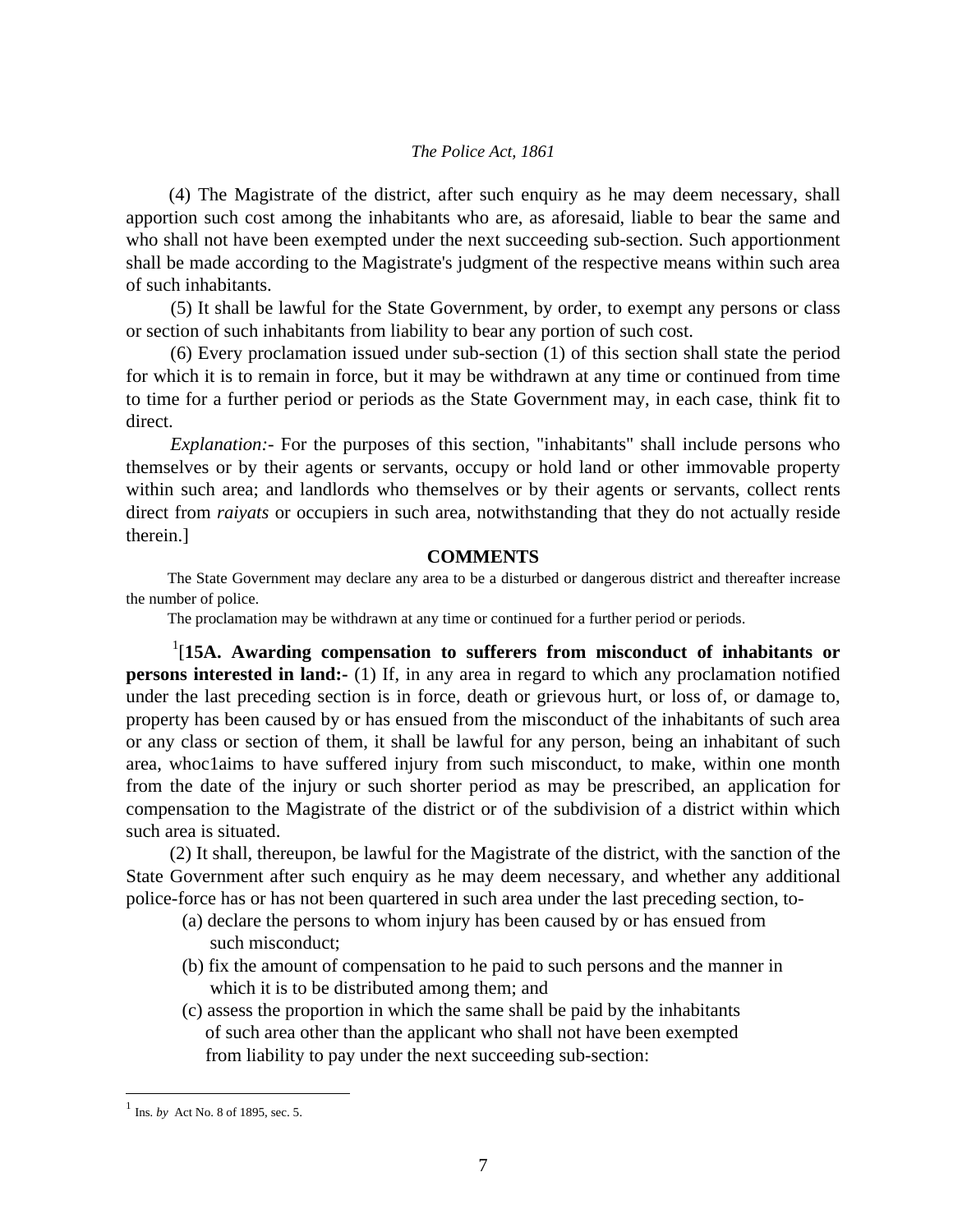Provided that the Magistrate shall not make any declaration or assessment under this subsection, unless he is of opinion that such injury, as aforesaid, had arisen from a riot or unlawful assembly within such area, and that the person who suffered the injury was himself free from blame in respect of the occurrences which led to such injury.

(3) It shall be lawful for the State Government, by order, to exempt any persons or class or section of such inhabitants from liability to pay any portion of such compensation.

(4) Every declaration or assessment made or order passed by the Magistrate of the district under sub-section (2) shall be subject to revision by the Commissioner of the Division or the State Government, but save as aforesaid, shall be final.

 (5) No civil suit shall be maintainable in respect of any injury for which compensation has been awarded under this section.

 (6) *Explanation:-* In this section, the word "inhabitants" shall have the same meaning as in the last preceding section].

#### **COMMENTS**

This section lays down the procedure for awarding compensation to persons-

(i) to whom death, grievous hurt or injury has been caused or ensued; or

(ii) to whose property loss or damage has been caused or ensued, from the misconduct of the inhabitants of the area in regard to which proclamation is notified under section 15.

<sup>1</sup>[16. Recovery of moneys payable under sections 13, 14, 15 and 15A, and disposal of **same when recovered:-** (1) All moneys payable under sections 13, 14, 15 and 15A shall be recoverable by the Magistrate of the district in the manner provided by sections 386 and 387 of the Code of Criminal Procedure,  $1882^2$  (10 of 1882) for the recovery of fines, or by suit in any competent Court.  $3*$  $\begin{matrix} * & * & * \ * & * & * \end{matrix}$ 

(3) All moneys paid or recovered under section 15A shall be paid by the Magistrate of the district to the persons to whom, and in the proportions in which, the same are payable under that section.]

#### **COMMENTS**

 The Magistrate of the district may recover all moneys payable under sections 13, 14, 15 and 15A of this Act,-

> (i) in accordance with the provisions of sections 421 and 422 of the Code of Criminal Procedure, 1973; or

(ii) by suit in any competent court.

 It will be his duty to pay all moneys paid or recovered under section 15A of this Act to the persons who are entitled thereto.

 $<sup>1</sup>$  Subs. by sec. 6 Act 8 of 1895 for the original section.</sup>

<sup>&</sup>lt;sup>2</sup> *See* now sections 421 and 422 of the Code of Criminal Procedure, 1973 (2 of 1974).

<sup>3</sup> Sub-section (2) omitted by the A.O. 1937. *See,* however, para 4 of the Indian and Burma (Transitory Provisions Order, 1937).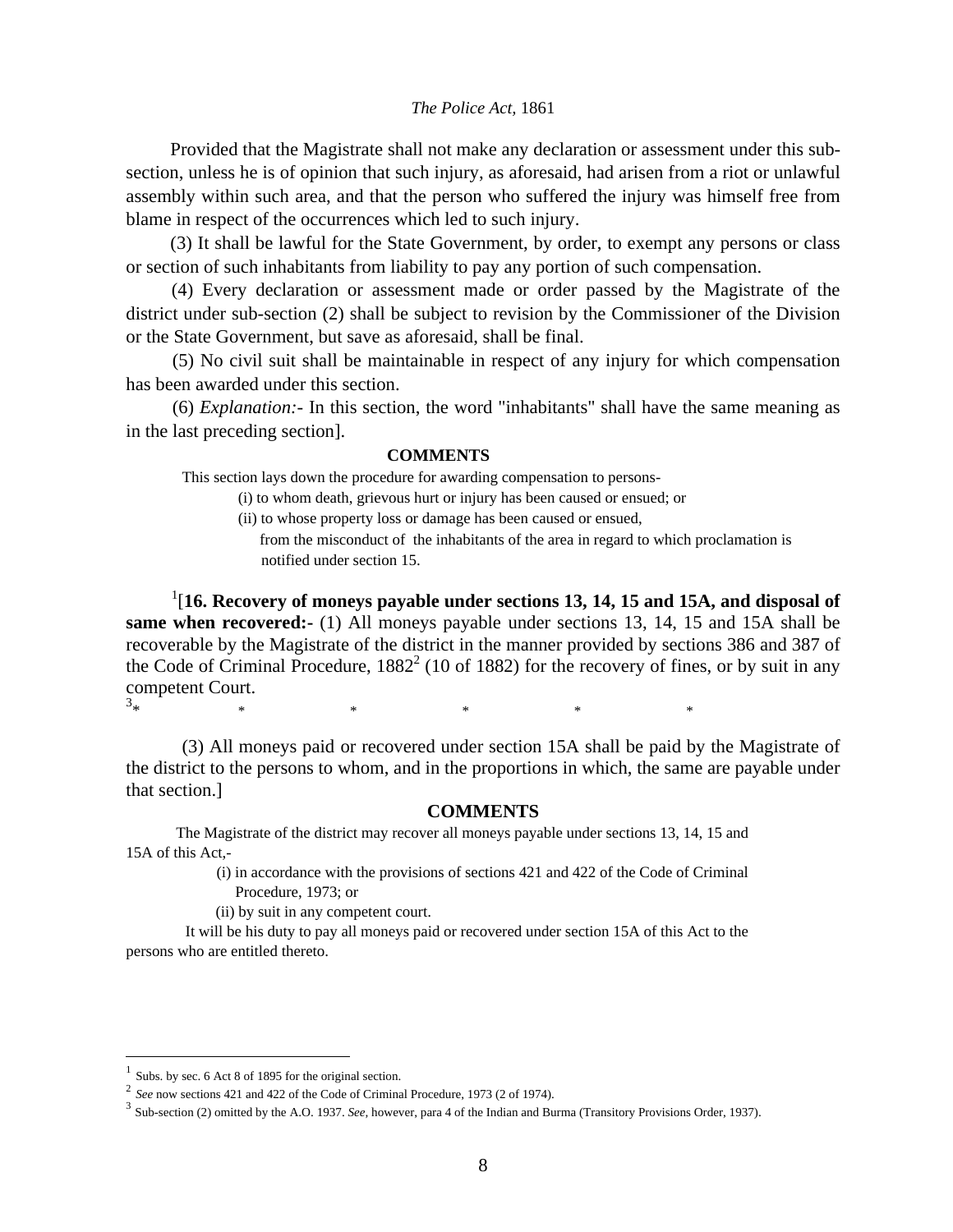**17. Special police-officers:-** When it shall appear that any unlawful assembly or riot or disturbance of the peace has taken place, or may be reasonably apprehended, and that the police force ordinarily employed for preventing the peace is not sufficient for its prevention and for the protection of the inhabitants and the security of property in the place where such unlawful assembly or riot or disturbance of the peace has occurred, or is apprehended, it shall be lawful for any police-officer, not below the rank of Inspector, to apply to the nearest Magistrate, to appoint so many of the residents of the neighbourhood as such police-officer may require, to act as special police-officers for such time and within such limits as he shall deem necessary, and the Magistrate to whom such application is made shall, unless he sees cause to the contrary, comply with the application.

## **COMMENTS**

 Any police-officer (not below the rank of Inspector) may apply to the Magistrate to appoint residents of the neighbourhood to act as special police-officers.

**18. Powers of special police-officers:-** Every special police-officer so appointed, shall have same powers, privileges and protection and shall be liable to perform the same duties and shall be amenable to the same penalties and be subordinate to rue same authorities, as the ordinary officers of police.

## **COMMENTS**

Special police-officers shall be treated at par with the ordinary officers of police in respect of all matters such as powers, penalties, subordination, etc..

**19. Refusal to serve as special police-officers:-** If any person, being appointed as special police-officer as aforesaid, shall without sufficient excuse, neglect or refuse to serve as such, or to obey such lawful order or direction as may be given to him for the performance of his duties, he shall be liable, upon conviction before a Magistrate, to a fine not exceeding fifty rupees for every such neglect, refusal or disobedience.

#### **COMMENTS**

Any person who, without sufficient excuse, neglects or refuses to serve as special police-officer or to perform his duties, shall be liable to be punished with a fine upto Rs. 50/*-* for every neglect, refusal or disobedience.

<sup>1</sup>20. Authority to be exercised by police-officers:- Police-officers enrolled under this Act shall not exercise any authority, except the authority provided for a police-officer under this Act and any Act which shall, hereafter, be passed for regulating criminal procedure.

## **CO MMENTS**

Police-officers do not enjoy unfettered discretion to exercise any authority.

 <sup>1</sup> For some cases in which the application of sec. 20 has been restricted, *see* the Assam Police-Officers Regulation, 1883 (2 of 1883), and sec. 2 of the Punjab Frontier Police-Officers Regulation, 1893 (7 of 1893).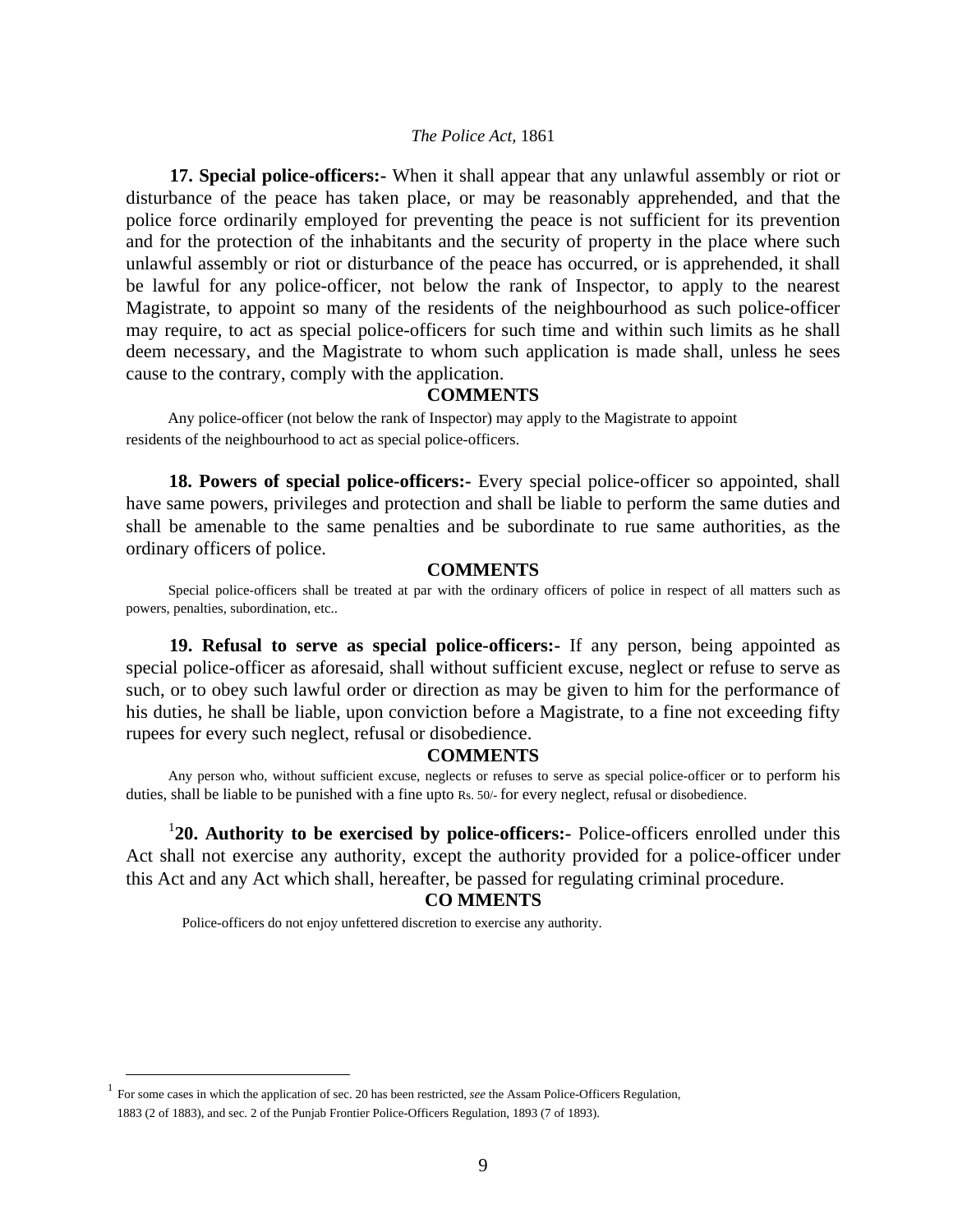**21. Village police-officers:-** Nothing in this Act shall affect any hereditary or other village police-officer, unless such officer shall be enrolled as a police-officer under this Act. When so enrolled, such officer shall be bound by the provisions of the last preceding section. No hereditary or other village police-officer shall be enrolled without his consent and the consent of those who have the right of nomination.

**Police chaukidars in the Presidency of Fort William:-** If any police-officer appointed under<sup>1</sup> Act XX of 1856 (to make better provision for the appointment and *maintenance of Police-chaukidars in Cities, Towns, Stations, Suburbs, and Bazars in the Presidency of Fort William in Bengal)* is employed out of the district for which he shall have been appointed under that Act, he shall not be paid out of the rates levied under the said Act for that district.

## **COMMENTS**

No hereditary or other police-officer shall be affected by the provisions of this Act, unless he is enrolled as a police-officer.

**22. Police-officers always on duty and may be employed in any part of district:-** Every police-officer shall, for all purposes in this Act contained, he considered to be always on duty, and may, at any time, he employed as a police-officer in any part of the general police-district.

#### **COMMENTS**

Every police-officer is always on duty and he can be employed as such in any part of the general police-district,

**23. Duties of police-officers:-** It shall be the duty of every police-officer promptly, to obey and execute all orders and warrants lawfully issued to him by any competent authority; to collect and communicate intelligence affecting the public peace; to prevent the commission of offences and public nuisances; to detect and bring offences to justice and to apprehend all persons whom he is legally authorised to apprehend, and for whose apprehension sufficient ground exists; and it shall be lawful for every police-officer, for any of the purposes mentioned in this section, without a warrant to enter and inspect, any drinking-shop, gaming-house or other place of resort of loose and disorderly characters.

#### **COMMENTS**

For any or the purposes mentioned in this section, any police-officer may, without a warrant, enter and inspect any drinking-shop, gaming-house or other place or resort 'of loose and disorderly characters.

**24. Police-officer may lay information, etc:-** It shall be lawful for any police-officer to lay any information before a Magistrate and to apply for a summon, warrant, searchwarrant or such other legal process as may, by law, be issued against any person committing an offence. $2^2$ 

 $<sup>1</sup>$  The Bengal Chaukidari Act. 1856.</sup>

 $2^2$  The words "and to prosecute such person up to final judgment" rep. by Act No. 10 of 1882, sec. 2 and Sch. 1 (b).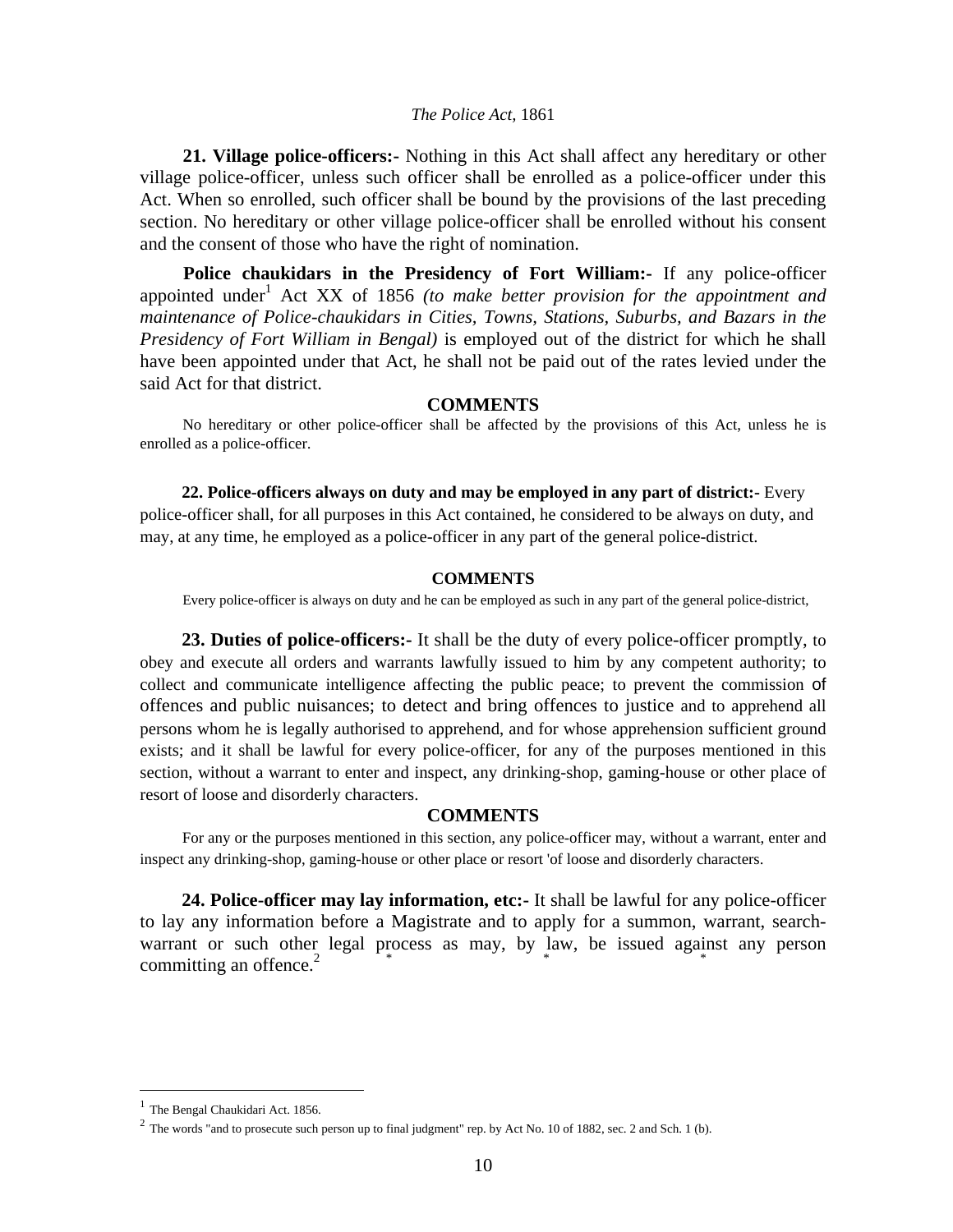#### **COMMENTS**

Any police-officer may apply to a Magistrate for a summon, warrant, search-warrant or other legal process against any person committing an offence.

**25. Police-officers to take charge of unclaimed property and be subject to Magistrate's orders as to disposal:-** It shall be the duty of every police-officer to take charge of all unclaimed property, and to furnish an inventory thereof, to the Magistrate of the district.

The police-officers shall be guided as to the disposal of such property by such orders, as they shall receive from the Magistrate of the district.

## **COMMENTS**

A duty is cast on every police-.officer

(i) to take charge of all unclaimed property; .

(ii) to furnish an inventory of such property to the Magistrate of the district; and

(iii) to dispose of the property in accordance with the Magistrate's order.

**26. Magistrate may detain property and issue proclamation:-** (l) The Magistrate of the district may detain the property and issue a proclamation, specifying the articles of which it consists, and requiring any person who has any claim thereto, to appear and establish his right to the same, within six months from the date of such proclamation.

 $\frac{1}{2}$  (2) The provisions of section 525 of the<sup>2</sup> Code of Criminal Procedure, 1882 (10 of 1882) shall be applicable to property referred to in this section].

#### **COMMENTS**

The Magistrate of the district has to detain all unclaimed property and issue a proclamation in accordance with the provisions of this section.

3 [**27. Confiscation of property if no claimant appears:**-(1) If no person shall, within the period allowed, claim such property, or the proceeds thereof, if sold, it may, if not already sold under sub-section (2) of the last preceding section, be sold under the orders of the Magistrate of the district.

(2) The sale-proceeds of property sold under the preceding sub-section and the proceeds of property sold under section 26 to which no claim has been established shall be <sup>4</sup>[at the disposal of the State Government].

### **COMMENTS**

The Magistrate of the district will be competent to order the sale of the property, if no claimant appears within the time specified in the proclamation, issued under section 26.

 $\frac{1}{2}$  Ins. by Act No.8 of 1895, sec. 7.

<sup>2</sup> *See* now the Code of Criminal Procedure, 1973 (Act 2 of 1974), sec. 459.

<sup>3</sup> Subs. by Act No.8 of 1895, sec. 8, for the original section.

<sup>4</sup> Subs. By the A.O. 1937,for "at the disposal of Government."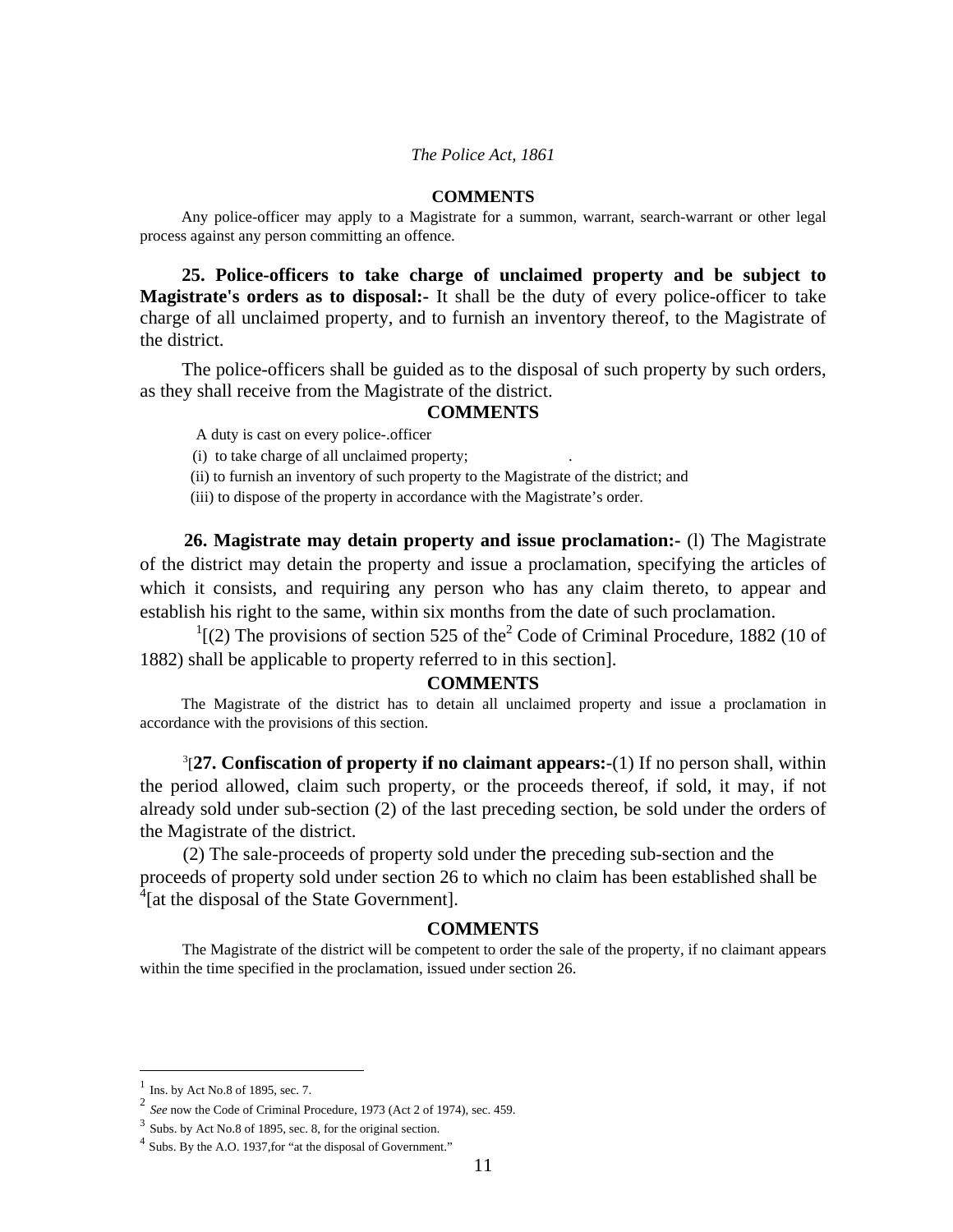**28. Persons refusing to deliver up certificate, etc., on ceasing to be policeofficers:-** Every person; having ceased to be an enrolled police-officer under this Act, who shall not forthwith deliver up his certificate,and the clothing, accountrements, appointments and other necessaries which shall have been supplied to him for the execution of his duty, shall be liable, on conviction before a Magistrate, to a penalty not exceeding two hundred rupees, or to imprisonment, with or without hard labour, for a period not exceeding six months, or to both.

#### **COMMENTS**

Any person who has ceased to be an enrolled police-officer, refuses to deliver up his certificate, clothing, accountrements, appointments, and other necessaries, will be liable-

(i) to a penalty upto Rs. 200/- ; or

(ii) to imprisonment upto 6 months; or

iii) to both penalty and imprisonment.

**29. Penalties for neglect of duty, etc:-** Every police-officer who shall be guilty of any violation of duty or wilful breach or neglect of any rule or regulation of lawful order made by competent authority, or who shall withdraw from the duties of his office without permission, or without having given previous notice for the period of two months,  $\frac{1}{1}$  [or who, being absent on leave shall fail, without reasonable cause, to report himself for duty on the expiration of such leave] or who shall engage without authority in any employment other than his police duty, or who shall be guilty of cowardice, or who shall offer any unwarrantable personal violence to any person in his custody, shall be liable, on conviction before a Magistrate, to a penalty not exceeding three months' pay, or to imprisonment, with or without hard labour, for a period not exceeding three months, or to both.

#### **COMMENTS**

Any police-officer who commits any actor omission as envisaged by this section shall, be liable to he punished with

(i) a penalty upto 3 months' pay; or

(ii) imprisonment upto 3 months; or

(iii) both penalty and imprisonment.

2 [**30. Regulation of public assemblies and processions and licensing of the same:-** (l) The District Superintendent or Assistant District Superintendent of Police may, as occasion required, direct the conduct of all assemblies and processions on the public roads, or in the public streets or thoroughfares, and prescribe the routes by which, and the times at which, such processions may pass.

(2) He may also, on being satisfied that it is intended by any persons or class of persons to convene or collect an assembly in any such road, street or thoroughfare, or to form a procession which would, in the judgment of the Magistrate of the district, or of the sub-division of a district, if uncontrolled, be likely to cause a breach of the peace,

<u>.</u>

 $<sup>1</sup>$  Ins. by Act No.8 of 1895, sec. 9.</sup>

 $2$  Subs. by Act No.8 of 1895, sec. 10, for the original section.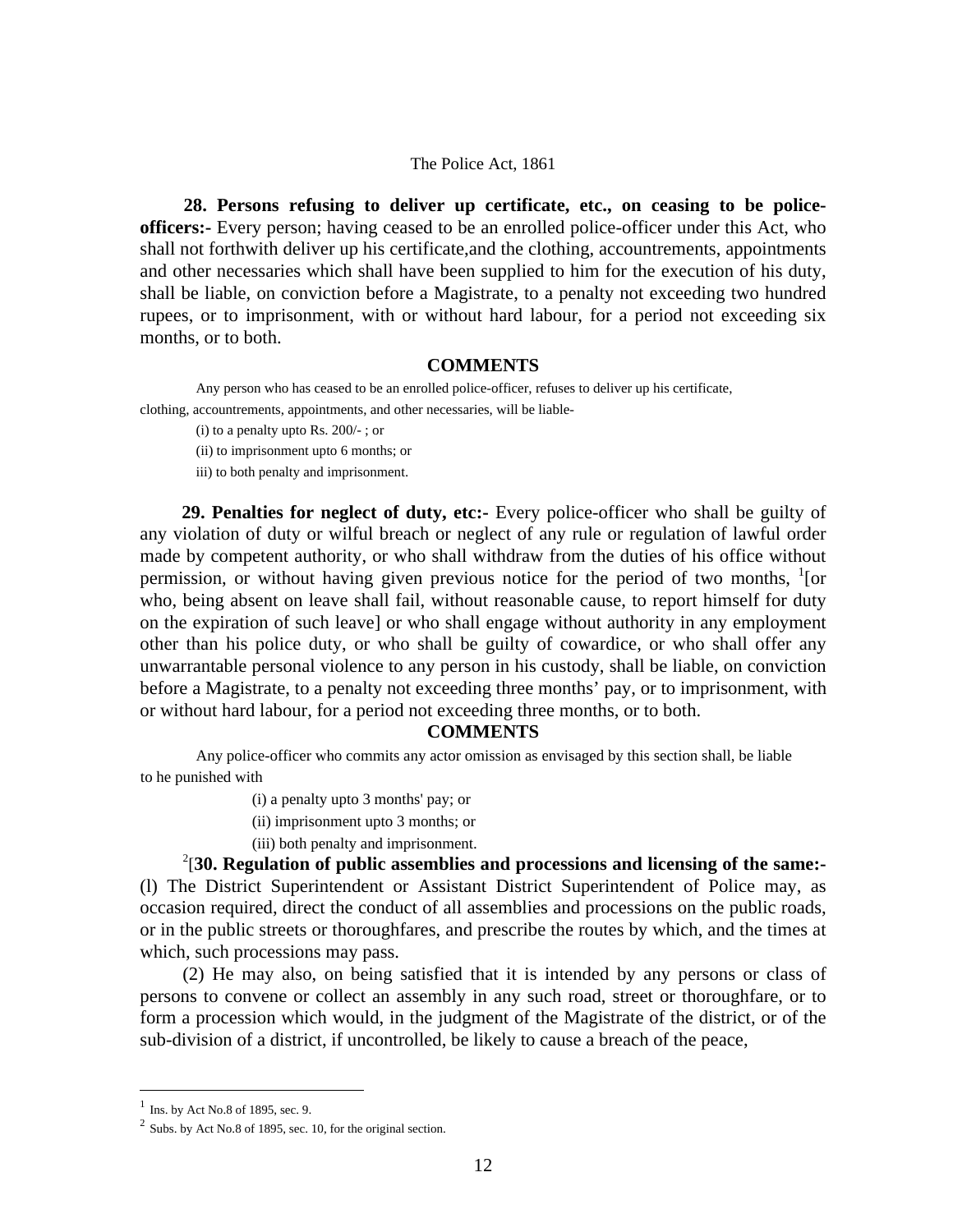require by general or special notice that the persons convening or collecting such assembly or directing or promoting such procession shall apply for a license.

(3) On such application being made, he may issue a license, specifying the names of the licensees and defining the conditions on which alone such assembly or such procession is to be permitted to take place, and otherwise giving effect to this section:

Provided that no fee shall be charged on the application for, or grant of any such license.

**(4) Music in the streets:-** He may also regulate the extent to which music may be used in streets on the occasion of festivals and ceremonies.]

#### **COMMENTS**

The police is empowered to regulate public assemblies and processions and licensing of the same.

 Violation of any of conditions of the license granted under this section will entail penalty postulated by section 32.

<sup>1</sup>[3OA. Powers with regard to assemblies and processions violating conditions of **licence:-** (l) Any Magistrate or District Superintendent of Police or Assistant District Superintendent of Police or Inspector of Police or any police-officer in charge of a station may stop any procession which violates the conditions of a license granted under the last foregoing section, and may order it or any assembly, which violates any such conditions, as aforesaid, to disperse.

 (2) Any procession or assembly which neglects or refuses to obey any order given under the last preceding sub-section, shall be deemed to be an unlawful assembly].

#### **COMMENTS**

 Violation of any of conditions of a license issued under this section entails penalty stipulated in section 32.

**31. Police to keep order on public roads, etc:-** It shall be the duty of the police to keep order on the public roads, and in the public streets, thoroughfares, ghats and landingplaces, and at all other places of public resort, and to prevent obstruction on the occasions of assemblies and processions on the public roads and in the public streets, or in the neighbourhood of places of worship, during the time of public worship, and in any case when any road, street, thoroughfare, ghat or landing-place may be thronged or may be liable to be obstructed.

#### **COMMENTS**

 Disobeying or opposing any order issued by the police under this section entails punishment under section 32.

**32. Penalty for disobeying orders issued under last three sections, etc:-** Every person opposing or not obeying the orders issued under the last  $2$ [three] preceding sections, or violating the conditions of any license granted by the District Superintendent or Assistant District Superintendent of Police for the use of music, or for the conduct of assemblies and processions, shall be liable, on conviction before a Magistrate, to a fine not

<u>.</u>

 $<sup>1</sup>$  Ins. by Act No.8 of 1895, sec. 11.</sup>

 $2$  Subs. by Act No.8 of 1895, sec. 12, for "two".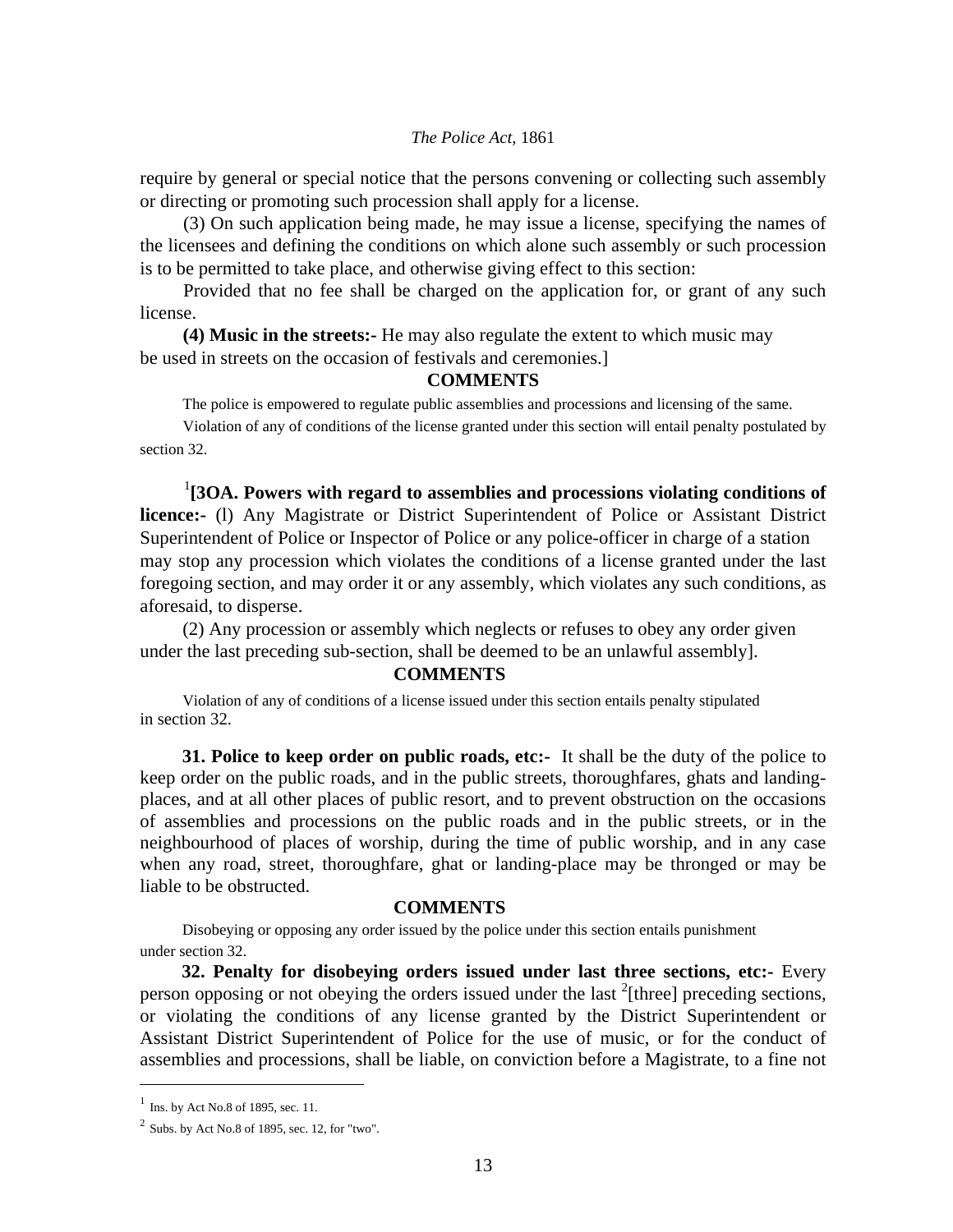exceeding two hundred rupees.

#### *The Police Act,* 1861

## **COMMENTS**

On conviction before a Magistrate, a fine upto Rs. 200/- may be imposed on the offender who has been found guilty of any offence under this section.

**33. Saving of control of Magistrate of district:**-Nothing in the last <sup>1</sup>[four] preceding sections shall be deemed to interfere with the general control of the Magistrate of the district over the matters referred to therein.

#### **COMMENTS**

 Nothing in sections 30, 30A, 31 and 32 can interfere with the general control of the Magistrate of the district over the matters referred to in these four sections.

**34. Punishment for certain offences on roads, etc:- Powers of police officers.-** Any person who, on any road or in any  $2$ [open place or] street or thoroughfare within the limits of any town to which this section shall be specially extended by the State Government, commits any of the following offences, to the obstruction, inconvenience, annoyance, risk, danger of damage of the  $3^{\circ}$  residents or passengers] shall, on conviction before a Magistrate, be liable to a fine not exceeding fifty rupees, or to imprisonment <sup>4</sup>[with or without hard labour] not exceeding eight days; and it shall be lawful for any policeofficer to take into custody; without a warrant, any person who, within his view, commits any of such offences namely :-

*First***-Slaughtering cattle, Curious riding, etc:-** Any person who slaughters any cattle or cleans any carcass; any person who rides or drives any cattle recklessly or furiously, or trains or breaks any horse or other cattle;

*Second-***Cruelty to animal**:- Any person who wantonly or cruelly beats, abuses or tortures any animal;

*Third***-Obstructing passengers:-** Any person who keeps any cattle or conveyance of any kind standing longer, than is required, for loading or unloading or for taking up or setting down passengers, or who leaves any conveyance in such a manner as to cause inconvenience or danger to the public;

 *Fourth-***Exposing goods for sale:-** Any person who exposes any goods for sale;

 *Fifth-***Throwing dirt into street:-** Any person who throws or lays down any dirt, filth, rubbish or any stones or building materials, or who constructs any cowshed, stable or the like or who causes any offensive matter to run from any house, factory, dung-heap or the  $like$ ;  $\qquad \qquad$ 

*Sixth-***Being found drunk or riotous.-**Any person who is found drunk or riotous or who is incapable of taking care of himself;

*Seventh-***Indecent exposure of person.-**Any person who wilfully and indecently exposes his person, or any offensive deformity or disease, or commits nuisance by easing

-

 $<sup>1</sup>$  Subs. by Act No.8 of 1895 sec. 12, for "three."</sup>

 $^{2}$  Ins. by sec. 13, Act No.8 of 1985.

<sup>&</sup>lt;sup>3</sup> Subs. by sec 13, Act No.8 of 1985 for "residents and passengers."

 $<sup>4</sup>$  Ins by Act No.1 of 1903, sec. 3 and Sch. II.</sup>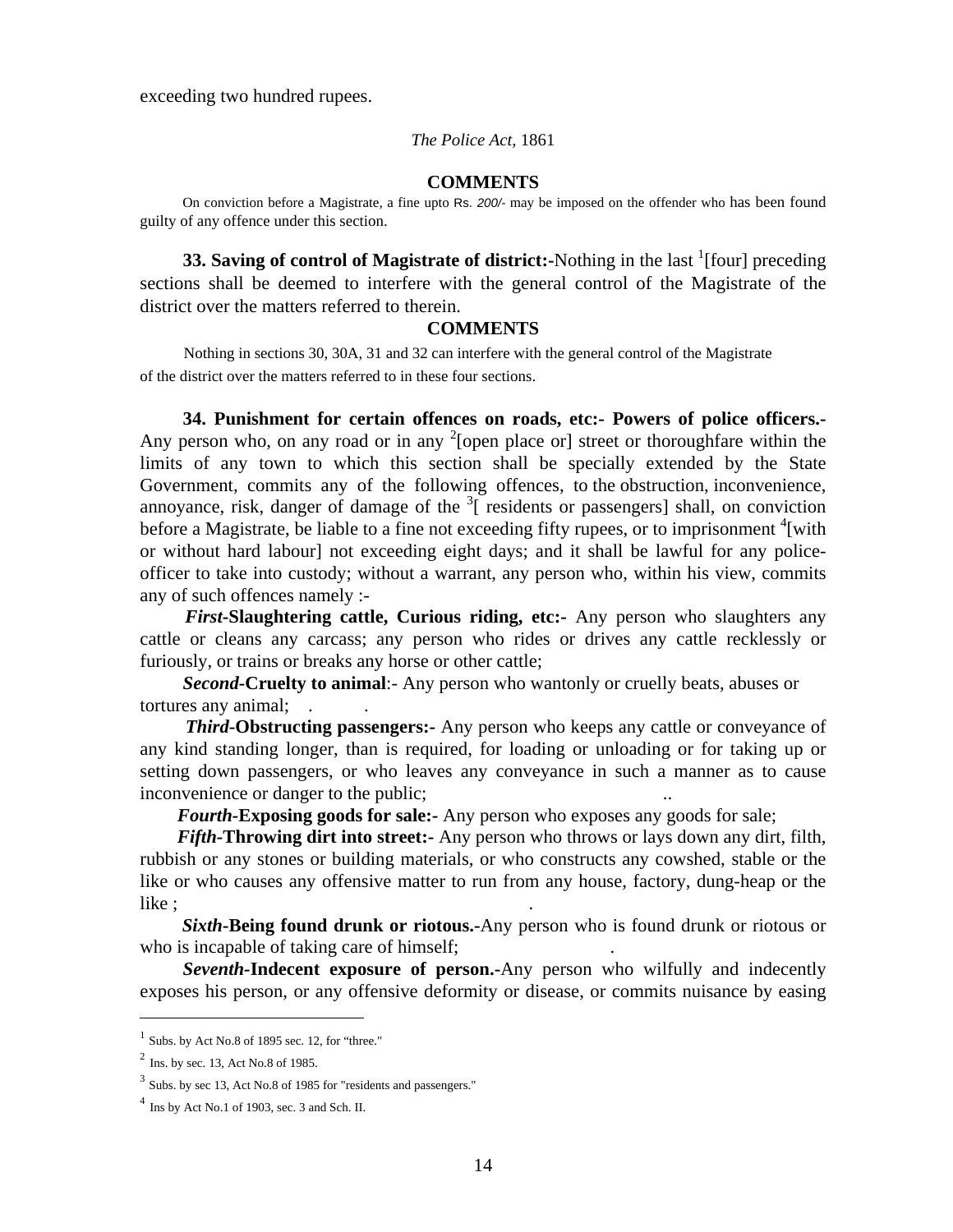himself, or by bathing or washing in any tank or reservoir, not being a place set apart for the purpose ;

*Eighth-***Neglect to protect dangerous places.-** Any person who neglects to fence in or duly to protect any well, tank or other dangerous place or structure.

#### *The Police Act,* 1861

#### **COMMENTS**

 This section empowers every police-officer to take into custody, without a warrant, any person who within his view, commits any of offences specified in clauses First to Eighth.

**35. Jurisdiction** <sup>1</sup>**\*\*\*:-** Any charge against a police-officer above the rank of a constable under this Act shall be enquired into and determined only by an officer exercising the powers of a  ${}^{2}$ Magistrate.

#### **COMMENTS**

Only while exercising the powers of a Magistrate, an officer has jurisdiction to enquire into and determine any charge against a police-officer above the rank of a constable under this Act.

**36. Power to prosecute under other law not affected:-** Nothing contained in this Act shall be construed to prevent any person from being prosecuted under any other Regulation or Act for any offence made punishable by this Act, or from being liable under any other Regulation or Act or any other or higher penalty or punishment than is provided for such offence by this Act.

**Proviso:**- Provided that no person shall be punished twice for the same offence.

## **COMMENTS**

 Any person may be prosecuted for an offence punishable by this Act under any other Regulation or Act, too.

However, no person shall be punished twice for the same offence.

3 [**37. Recovery of penalties and fines imposed by Magistrates:-** The provisions of sections 64 to 70, both inclusive, of the Indian Penal Code, (45 of 1860) and of sections 386 to 389, both inclusive, of the Code of  ${}^{4}$ Criminal Procedure, 1882 (10 of 1882) with respect to fines, shall apply to penalties, and fines imposed under this Act on Conviction before a Magistrate:

Provided that, notwithstanding anything contained in section 65 of the firstmentioned Code, any person sentenced to fine under section 34 of this Act, may be imprisoned in default of payment of such fine for any period not exceeding eight days.]

#### **COMMENTS**

The provisions of sections 64, 65, 66, 67, 68, 69 and 70 of the Indian Penal Code, 1860 and the provisions of the Code of Criminal Procedure, 1973 shall apply to penalties and fines imposed under this Act on conviction before a Magistrate.

A person who is sentenced to fine under section 34 of this Act can be imprisoned in default of payment

 $1$  Certain words rep. by Act No. 10 of 1882, sec. 2 and Sch. I(b).

<sup>2</sup> *i.e.,* by a Magistrate of the First Class, *See* sec. 3(1) of the Code of Criminal Procedure, 1973 (2 of 1974).

<sup>3</sup> Subs: by Act No.8 of 1895, sec. 14, for the original sections 37 to 40.

<sup>4</sup> *See* now sections 421 to 424 of the Code of Criminal Procedure, 1973 (2 of 1974).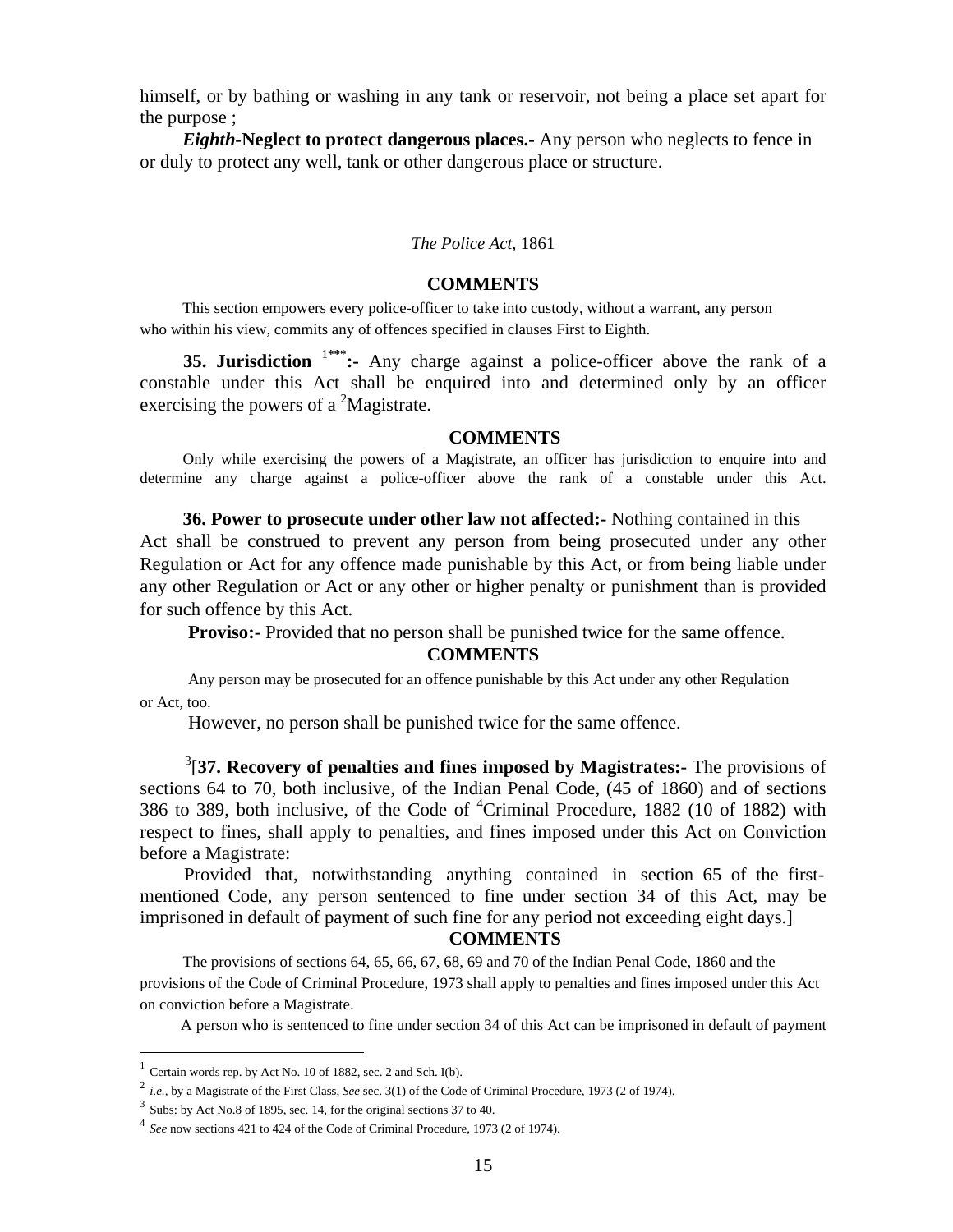of fine for not more than 8 days. .

<u>.</u>

**38. Procedure until return is made to warrant of distress***:- [Repealed by the Police Act* (1861) *Amendment Act,* 1895 (8 *of* 1895), *sec. 14].* 

**39. Imprisonment of distress not sufficient:***- [Repealed by the Police Act* (1861) *Amendment Act,* 1895 (8 *of* 1895), *sec. 14].* 

**40. Levy of fines from European British Subjects.-** *[Repealed by the Police Act,* 1895 *Amendment Act,* 1895 (8 *of* 1895), *sec.* 14/.

#### The *Police Act,* 1861

 **41. Rewards to police and informers payable to General Police Fund:-**  [*{Repealed by the A.D.*  $1937.<sup>1</sup>$ ]

2 **42. Limitation of actions:-** All *actions and prosecutions against any person, which may be lawfully brought for anything done or intended to be done under the provision of this Act, or under the general police powers hereby given shall be commenced within three months after the act complained of shall have been committed, and not otherwise;* and notice in writing of such action and of the cause thereof shall be given to the defendant, or to the District Superintendent or an Assistant District Superintendent of the district in which the act was committed, one month, at least before the commencement of the action.

**Tender of amends.-**No plaintiff shall recover in any such action, if tender of sufficient amends shall have been made before such action brought, or if a sufficient sum of money shall have been paid into Court after such action brought, by or on behalf of the defendant, and though a decree shall be given for the plaintiff in any such action, such plaintiff shall not have costs against the defendant, unless the Judge before whom the trial is held shall certify his approbation of the action:

**Proviso:**- Provided always that no action shall, in any case, lie where such officers shall have been prosecuted criminally for the same act.

#### **COMMENTS**

All actions and prosecutions may be instituted against any person--

(i) within 3 months after the act complained of; and

(ii) by serving one month's notice in writing of action or cause to such person.

**43. Plea that act was done under warrant:-** When any action of prosecution shall be brought or any proceedings held against any police-officer for any act done by him in such capacity, it shall be lawful for him to plead that such act was done by him under the authority of a warrant issued by a Magistrate.

Such plea shall be proved by the production of the warrant directing the act, and purporting to be signed by such Magistrate and the defendant shall, thereupon, be entitled to a decree in his favour, notwithstanding any defect of jurisdiction in such Magistrate. No proof of the signature of such Magistrate shall be necessary, unless the Court shall see reason to doubt its being genuine:

**Proviso:** Provided always that any remedy which the party may have against the authority issuing such warrant shall not be affected by anything contained in this section. **COMMENTS** 

<sup>1</sup> *See,* however, paragraph 4 of the India and Burma (Transitory Provisions) Order, 1937, section 41 reads as follows:- 'All sums paid for the service of process by police-officers, and all rewards, forfeiture and penalties or shares of rewards, forfeitures and penalties which by law are payable to informers shall when the information is laid by a police-offi

<sup>&</sup>lt;sup>2</sup> So much of sec. 42 (the portion printed in italics) as relates to the limitation of suits rep. by Act No.9 of 1871, sec. 2 and Sch. I.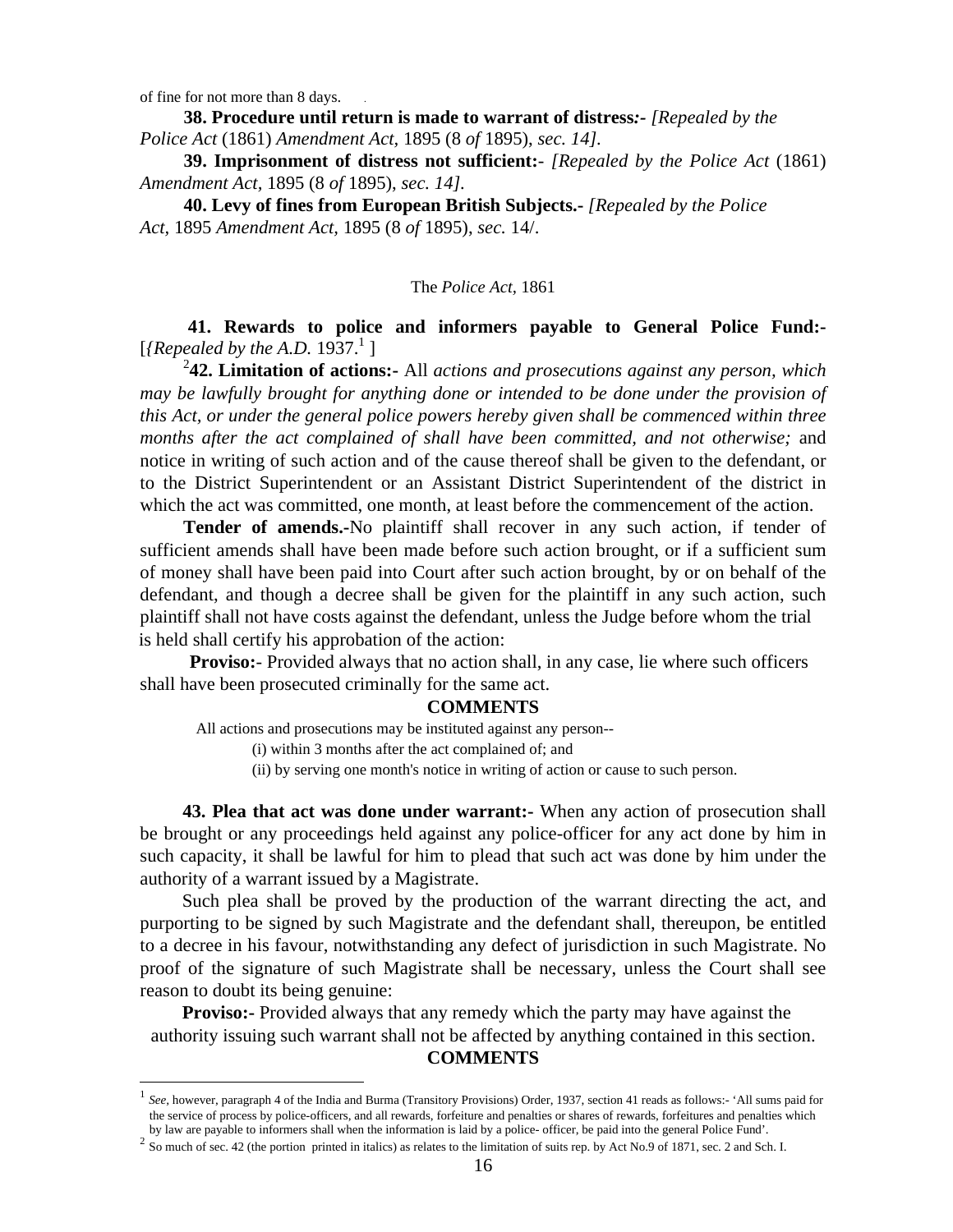Any action or prosecution can be instituted against any person for anything done under this Act- (i) within 3 months after the act complained of had been committed; and

## *The Police Act,* 1861

(ii) after giving a month's notice in writing of the cause of action or prosecution to the defendant/accused. .

 The notice may be served upon the Superintendent of Police or Assistant Superintendent of Police.

**44. Police-officers to keep diary:-** It shall be the duty of every officer in-charge of a police-station to keep a general diary in such form as shall, from time to lime, be prescribed by the State Government and to record therein, all complaints and charges preferred, the names of all persons arrested, the names of the complainants, the offences charged against them, the weapons or property that shall have been taken from their possession or otherwise, and the names of the witnesses who shall have been examined.

The Magistrate of the district shall be at liberty to call for and inspect such diary.

## **COMMENTS**

 It is the duty of every officer in-charge of a police.-station to keep a general diary in the prescribed form for the purpose of recording complaints and other information.

The Magistrate may call for and inspect such diary.

 The expression "diary" referred to in section 167(1) of the Code of Criminal Procedure, 1973 is different from the "general diary" maintained under section 44 of the Police Act; *Directorate of Enforcement* v. *Deepak Mahajan,* (1994) 1 Crimes 892 (S.C.).

**45. State Government may prescribe form of returns.-** The State Government may direct the submission of such returns by the Inspector-General and other police-officers as to such State Government shall seem proper, and may prescribe the form in which such returns shall be made.

## **COMMENTS**

The Inspector-General and other police officers are bound to submit returns in the prescribed form to the State Government.

<sup>1</sup>[46. Scope of Act:- (1) This Act shall not, by its own operation, take effect in any <sup>2</sup> presidency, State or place.

 $1$  Subs. by Act No.8 of 1895, sec. 15, for the original section.

<sup>2</sup> In the States of Madras and Bombay, there are special Police Acts. *see* the Madras District Police

Act, 1859 (24 of 1859) and the Bombay District Police Act, 1867, (Bombay No.7 of 1867). In the Lower Provinces of Bengal, Bengal Act No.7 of 1869 is to be read and taken as part of Act No.5 of 1861, *see* sec. 6 of the former Act.

This Act has been extended under the power conferred by the original section to-

<sup>(1)</sup> the U.P. including Ajmer-Merwara then under that Government, see Notification No. 964

in the North-Western Provinces Gazette, 1861, p. 634:

<sup>[</sup>The orders as to enforcement of the Act in 27 districts in the U.P., in Hamirpur, Jalaun, Jhansi, Lalitpur, Nainital (includi,ng the Tarai Parganas) and Almora and Garhwal, issued under the original sec. 46, paragraph 2 (after the *Act* had been extended under paragraph 1 of that section to the whole Province), are kept in force by sec. 16 of Act 8 of 1895);

<sup>(2)</sup> Oudh, *see* Notification No. 34 in the North-Western Provinces Gazette 1861, p. 1758;

<sup>(3)</sup> the tract of land between Allahabad and Jubbulpore ceded in full sovereignty by certain Native States;

<sup>(4)</sup> the C.P., Districts of Nagpur, Raipur, Bhandara, Chanda and Chhindwara, Sironcha, Nimar;

 <sup>(5)</sup> Bengal and Assam;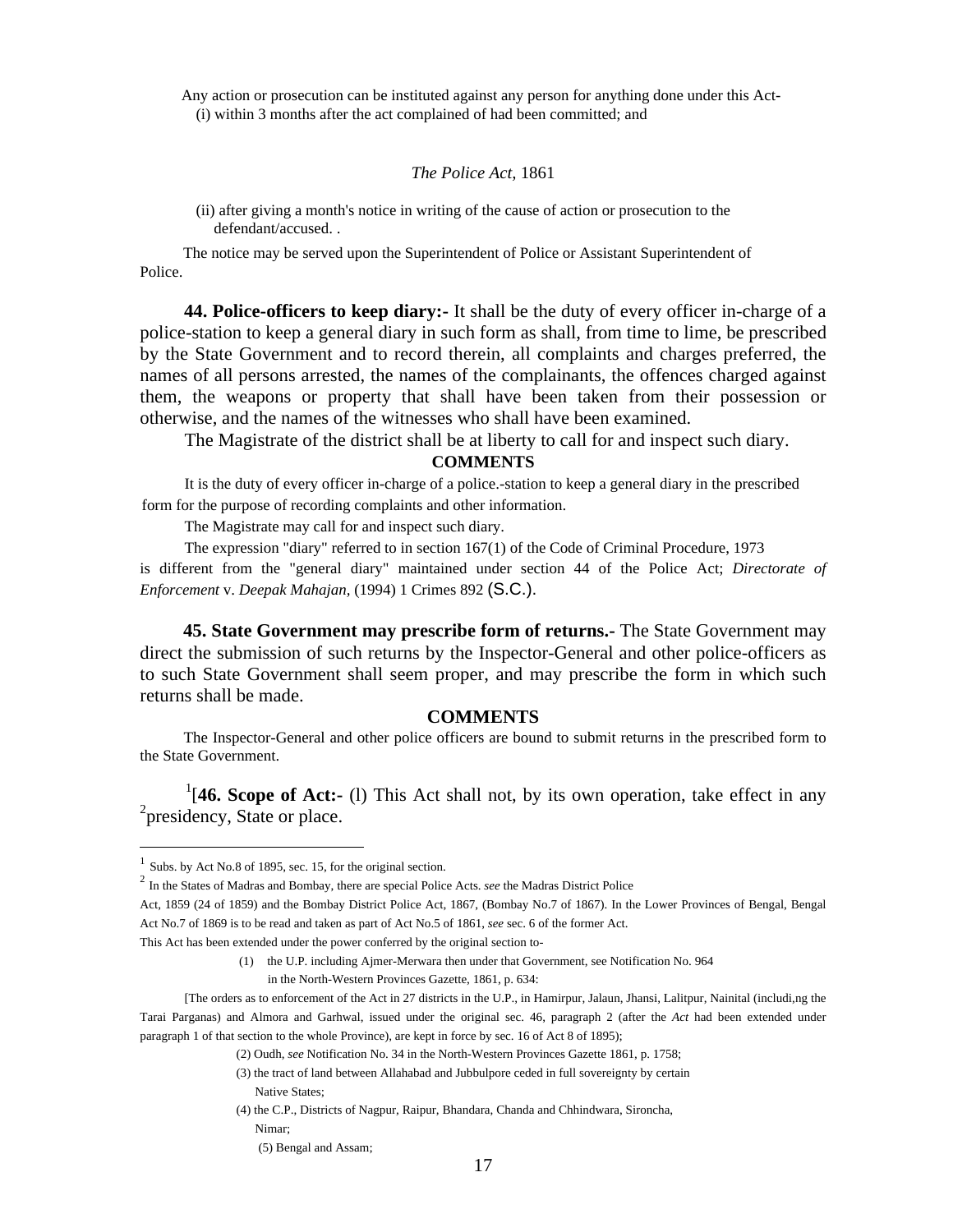But the <sup>1</sup>[State Government] by an order to be published in the Official Gazette, may extend the whole or any part of this Act to any Presidency, State or place, and the whole or such portion of this Act, as shall be specified in such order shall, thereupon, take effect in such presidency, State or place.

(2) When the whole or any part of this Act shall have been so extended, the State Government may, from time to time, by notification in the Official Gazette, make rules consistent with this Act- .

- (a) to regulate the procedure to be followed by Magistrates and police-officers in the discharge of any duty imposed upon them by or under this Act;
- (b) to prescribe the time, manner and conditions within and under which claims for compensation under section 15A arc to be made, the particulars to be stated in such claims, the manner in which the same are to be verified, and the proceedings (including local inquiries, if necessary) which are to be taken consequent thereon; and

(c) generally, for giving effect to the provisions of this Act.

 (3) All rules made under this Act may, from time to time be amended, added to or cancelled by the State Government.

#### **COMMENTS**

It is only upon an order of the State Government, the whole or any part of this Act lakes effect in the presidency, State or place concerned.

 The State Government is empowered to make rules in respect of the matters specified in clauses (a) to (c) of sub-section (2).

 Section 46 confines itself to anything done or intended to be done under the Police Act, 1861; *S.P. Vaithianathan* v. *K. Shammuganathan,* (1994) 1 Crimes 725 (S.C.).

 An act is not "'under" a provision of law merely because the point of time at which it is done coincides with the point of time when some act in exercise of the powers granted by the provision or in performance of the duty imposed by it. To be able to say that an act is done "under" a provision of law, one must discover the existence of a reasonable relationship between the provision and the act. In the absence of such a relation the act cannot be said to be done "under" the particular provision of *law, SP. Vaithianathan v. K. Shammuganathan,* (1994) 1 Crimes 725 *SC; State of A.P.* v. *Venugopal,* (1963) SCR 742.

(6) Several districts in the Punjab, *see* Notification No. 971, dated 15th May, 1861,

Calcutta Gazette, 18th May, 1861, p. 1302.

Under the power conferred by the section as it stood before the 1st April, l937, it has

(I) Madras; sec. 15, 15A, 16,30, 30A, 31 and 32 of the Act have been extended to the

whole of the Madras Presidency, *see* Notification No. 728, dated 31st October, 1895,

Gazette of India, 1895, Pt. I, p. 876;

(2) Eastern Doars in the Goalpara District, *see* Notification No. 230, Gazette of India,

1897, Pt. I., p. 198;

p. 370.

been extended as follows to :-

 <sup>(3)</sup> the North and South Lushai Hills and the tract known as Ruttan Puiya's villages

including Demagri (now known as the Lushai Hills), *see* Gazette of India, 1898. Pt.I.,

 $<sup>1</sup>$  Subs. by the A.O. 1937, for "G.G. in C."</sup>